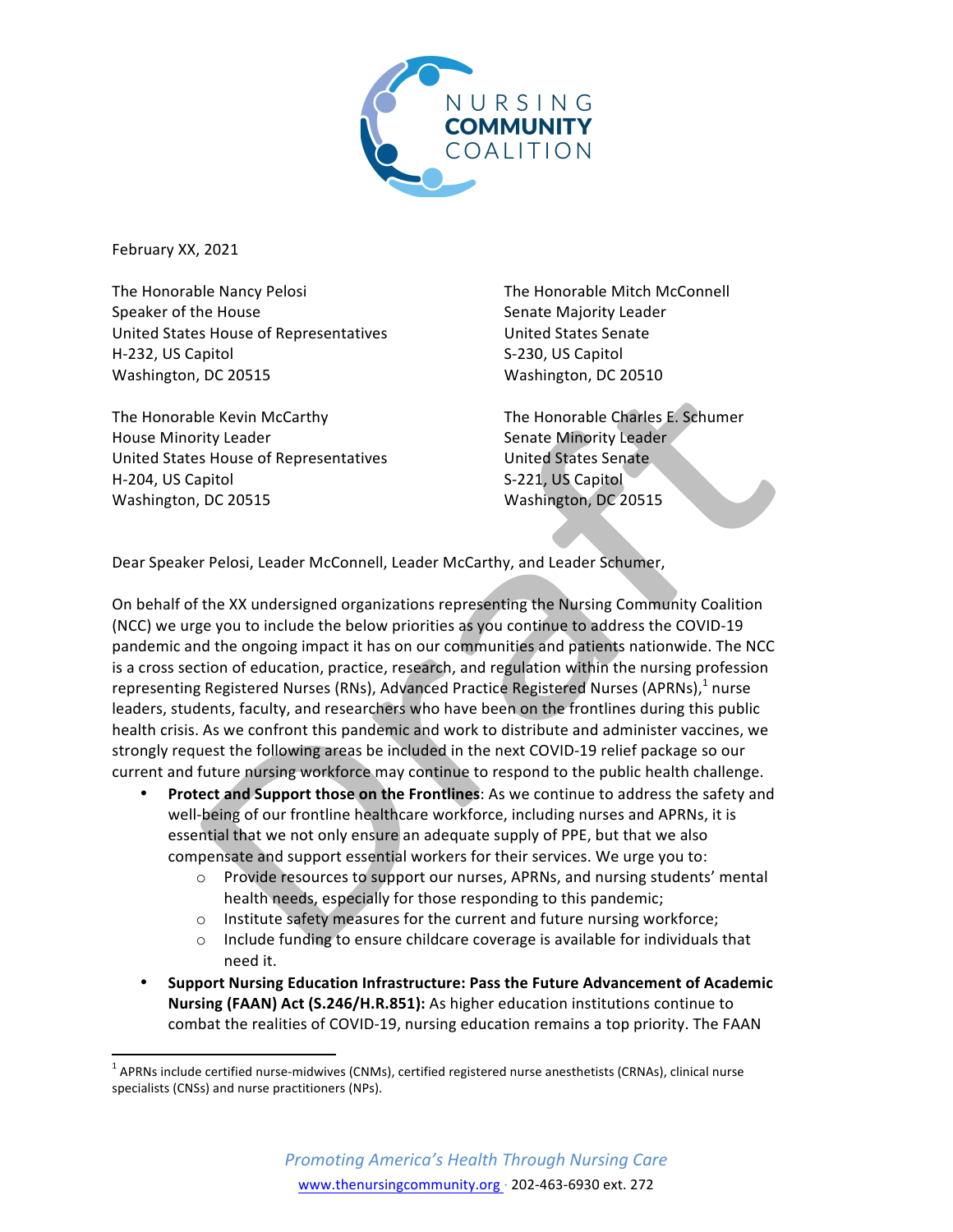Act would support the needs of nursing students, help retain and hire diverse faculty, and provide resources to modernize nursing education infrastructure and create and expand clinical education opportunities. These efforts are essential and will help prepare nursing students as they transition from the classroom to the frontlines.

- **Include Nurses, APRNs, and Nursing Students in all National Public Health Plans:** Since 2008, the local public health departments alone have lost more than 55,000 public health jobs, which include nurses.<sup>2</sup> This drastic shortage of public health professionals has been brought into stark relief during the current crisis. As Congress continues work on a COVID-19 package, it is imperative that we not only provide an immediate injection of funding to bolster the public health nursing workforce, but long-term investments in a national public health service infrastructure, which must include nurses and other health care professionals.
- **Invest in Federal Programs that support Nursing Workforce and Nursing Research:** During these critical times, bold investments in longstanding and successful federal programs, such as Title VIII Nursing Workforce Development Programs and the National Institute of Nursing Research (NINR), are essential. These programs have a proven track record, continue to help ensure the health and well being of all communities, and support nurse scientists who's research establishes the scientific basis for quality patient care. One way to continue support for existing federal programs is by including the bipartisan Strengthening America's Health Care Readiness Act (S.54), which provides additional resources for the Nurse Corps Scholarship and Loan Repayment programs and other programs that support nurses and APRNs who work in areas that need them the most.
- Promote Access to Telehealth: Increased flexibility in telehealth access has been an essential component of providing care on the frontlines and will continue to be integral to clinicians after this public health emergency. We encourage any future legislation to include telehealth provisions that:
	- $\circ$  Address geographic limitations and remove originating site restrictions so that patients can receive telehealth in their homes;
	- $\circ$  Remove the limitation on the number of telehealth services Medicare providers can deliver;
	- $\circ$  Increase coverage and reimbursement for audio-only telehealth services; and
	- $\circ$  Expand telehealth to previously uncovered services and visits when the clinician determines that it is clinically appropriate;
	- $\circ$  Remove the recently passed provision requiring a prior in-person relationship between practitioner and patient before a Medicare patient can access mental health services via telehealth;
	- $\circ$  Continue to allow state licensing boards and practitioners to determine the appropriate standards of care for patients.

We urge Congress to include these shared priorities in COVID-19 relief efforts. Supporting nursing education, research, and the workforce is imperative to the health of our nation now and into the future. If the Nursing Community Coalition can be of any assistance to you or your staff, please do not hesitate to contact the coalition's Executive Director, Rachel Stevenson, at rstevenson@thenursingcommunity.org or at 202-463-6930, ext. 271.

## Sincerely,

 $2$  National Association of County & City Health Officials. "The Forces of Change in America's Local Public Health System: 2018. http://nacchoprofilestudy.org/wp-content/uploads/2018/12/2018-Forces-ofChange-Main-Report.pdf